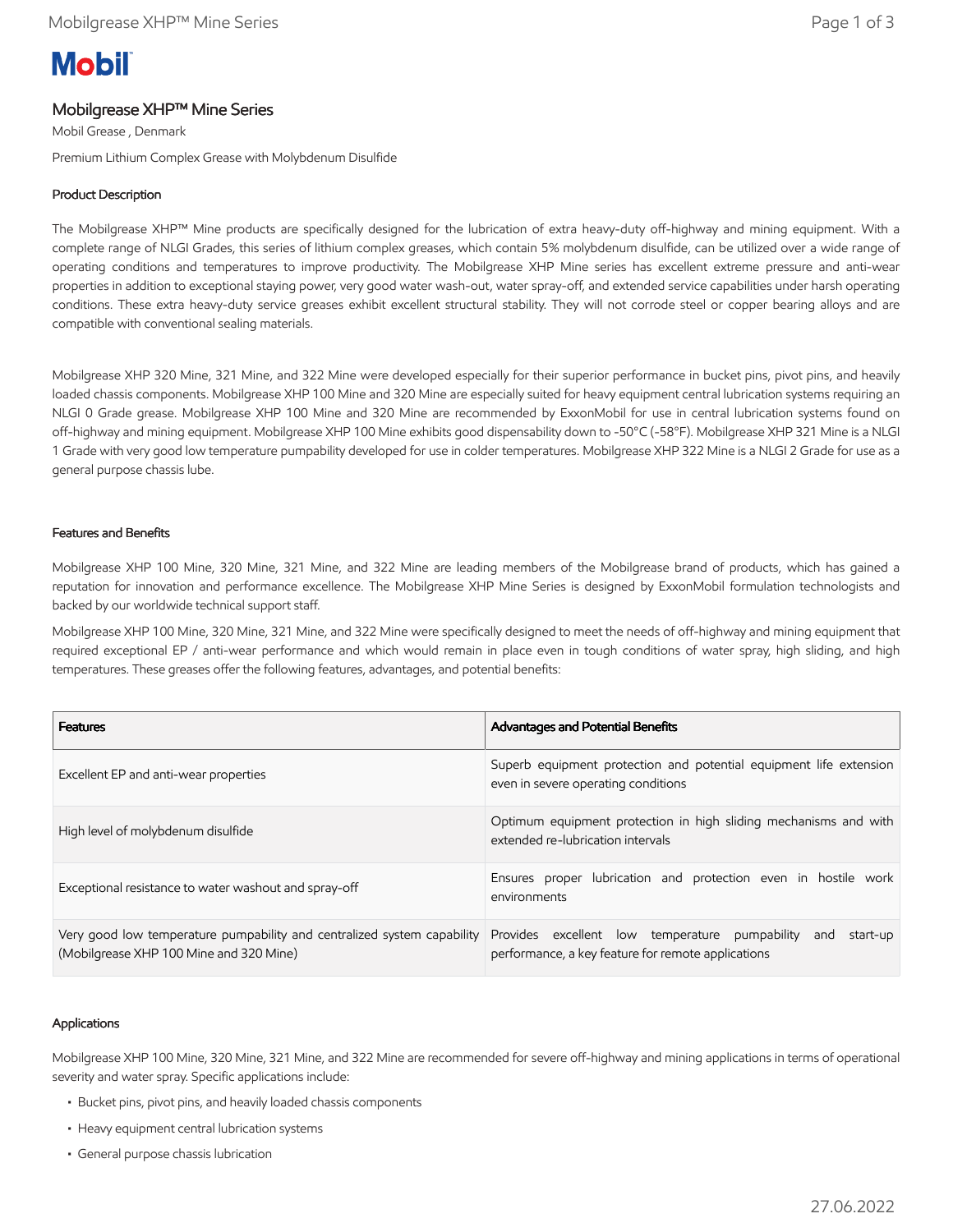### Properties and Specifications

| Property                                                                       | <b>MOBILGREASE</b><br><b>XHP</b><br><b>100 MINE</b> | <b>MOBILGREASE</b><br><b>XHP</b><br>320 MINE | <b>MOBILGREASE</b><br><b>XHP</b><br>321 MINE | <b>MOBILGREASE</b><br><b>XHP</b><br>322 MINE |
|--------------------------------------------------------------------------------|-----------------------------------------------------|----------------------------------------------|----------------------------------------------|----------------------------------------------|
| Grade                                                                          | NLGI0                                               | NLGI <sub>0</sub>                            | NLGI <sub>1</sub>                            | NLGI <sub>2</sub>                            |
| Thickener Type                                                                 | Lithium Complex                                     | Lithium Complex                              | Lithium Complex                              | Lithium Complex                              |
| Color, Visual                                                                  | Gray-Black                                          | Gray-Black                                   | Gray-Black                                   | Gray-Black                                   |
| Copper Strip Corrosion, 24 h, 100 C, Rating,<br>ASTM D4048                     | 1A                                                  | 1A                                           | 1A                                           | 1A                                           |
| Corrosion Preventive Properties, Rating,<br>ASTM D1743                         | Pass                                                | Pass                                         | Pass                                         | Pass                                         |
| Dropping Point, °C, ASTM D2265                                                 | 200                                                 | 270                                          | 270                                          | 270                                          |
| Four-Ball Extreme Pressure Test, Weld Point,<br>kgf, ASTM D2596                | 315                                                 | 400                                          | 400                                          | 400                                          |
| Four-Ball Wear Test, Scar Diameter, mm,<br>ASTM D2266                          | 0.4                                                 | 0.4                                          | 0.4                                          | 0.4                                          |
| Molybdenum Disulfide Content, wt %,<br>CALCULATED                              | 5                                                   | 5                                            | 5                                            | 5                                            |
| Penetration, 60X, 0.1 mm, ASTM D217                                            | 370                                                 | 370                                          | 325                                          | 280                                          |
| Stability,<br>Penetration<br>Roll<br>Consistency<br>Change, 0.1 mm, ASTM D1831 | $+14$                                               | 0                                            | ±10                                          | ±10                                          |
| US Steel Mobility @ - 20 F, g/min, AMS 1390                                    | 32                                                  |                                              |                                              |                                              |
| US Steel Mobility @ -12 C, g/min, AMS 1390                                     |                                                     |                                              |                                              | 11                                           |
| US Steel Mobility @ 20 F, g/min, AMS 1390                                      |                                                     |                                              | 15                                           |                                              |
| Viscosity @ 40 C, Base Oil, mm2/s, ASTM<br>D445                                | 100                                                 | 320                                          | 320                                          | 320                                          |
| Water Sprayoff, Loss, %, ASTM D4049                                            |                                                     |                                              | 28                                           | 16                                           |
| Water Washout, Loss @ 79 C, wt%, ASTM<br>D1264                                 |                                                     |                                              | $10$                                         | $\overline{2}$                               |

#### Health and Safety

Health and Safety recommendations for this product can be found on the Material Safety Data Sheet (MSDS) @ [http://www.msds.exxonmobil.com/psims](http://www.msds.exxonmobil.com/psims/psims.aspx) /psims.aspx

All trademarks used herein are trademarks or registered trademarks of Exxon Mobil Corporation or one of its subsidiaries unless indicated otherwise.

01-2022 ExxonMobil Nordic Affiliate of ExxonMobil Nordic AS, Norway